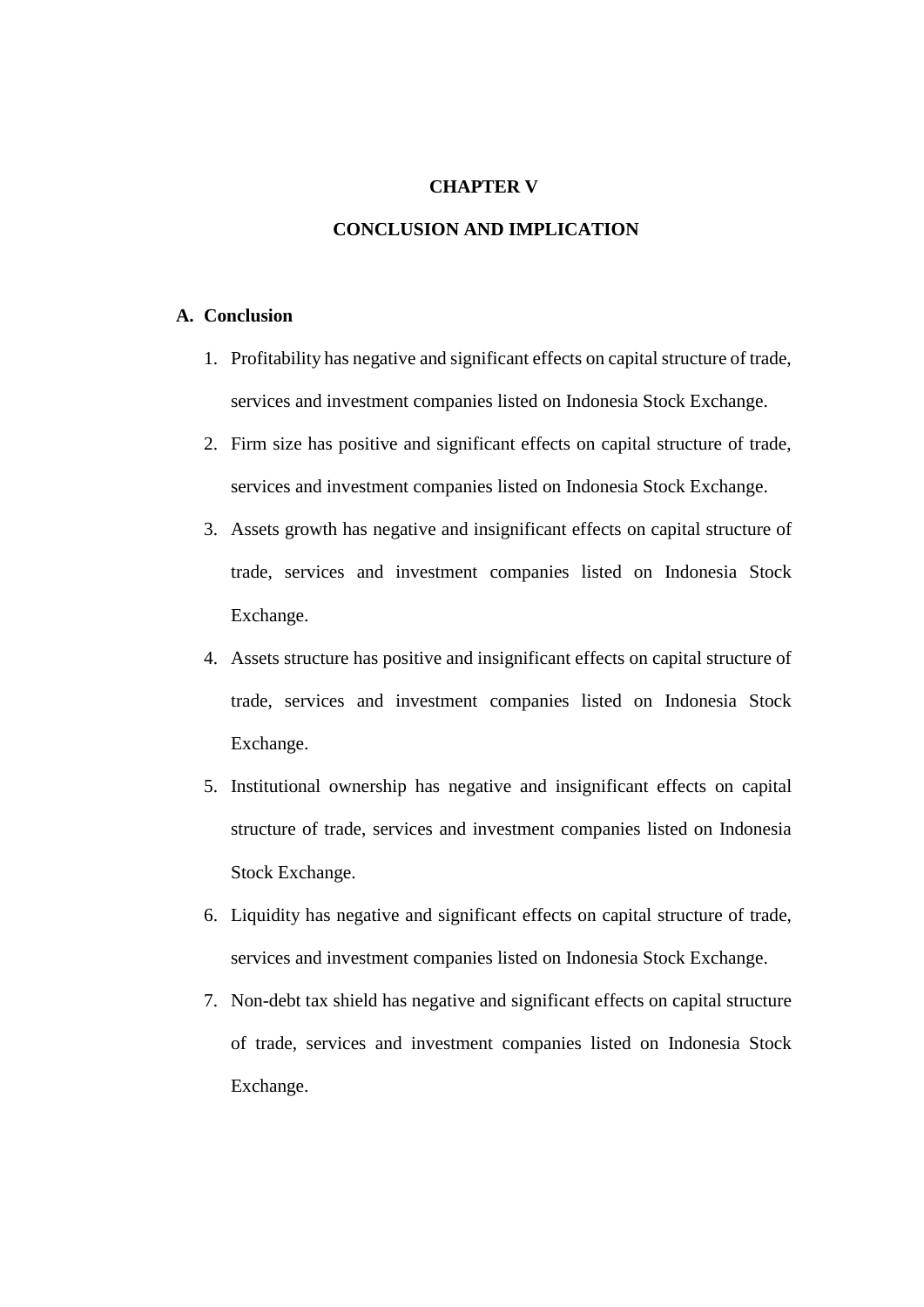8. Operating leverage has positive and significant effects on capital structure of trade, services and investment companies listed on Indonesia Stock Exchange.

#### **B. Implication**

As an effort to achieve the optimal capital structure, management of Trade, Services and Investment companies listed on Indonesia Stock Exchange must pay attention to the factors that determine the optimal combination between debt and equity, such as profitability, firm size, liquidity, non-debt tax shield and operating leverage policies. The ways can be done by improving the efficiency of their business operations, give more attention to capital that consists of long term liabilities are considered from shareholders and third-party funds efficiently, improve the company's ability to invest the company's total asset appropriately and adequately to create the high level of sales in order to increase the firm's profitability and liquidity continuously.

Additionally, this study further recommends that an optimum capital structure that will support the growth of company should be concerned by managers of trade, services, and investment companies listed on Indonesia Stock Exchange since excessive borrowing can lead to the financial distress and bankruptcy. Furthermore, also recommends that investors given suggestions by the research findings to focus on variables or factors such as return on asset (ROA), liquidity and non-debt tax shield that have a more significant impact on capital gains, investment growth, and dividend. The author recommends the investor who wants to choose securities should consider the level of return on asset, liquidity, and non